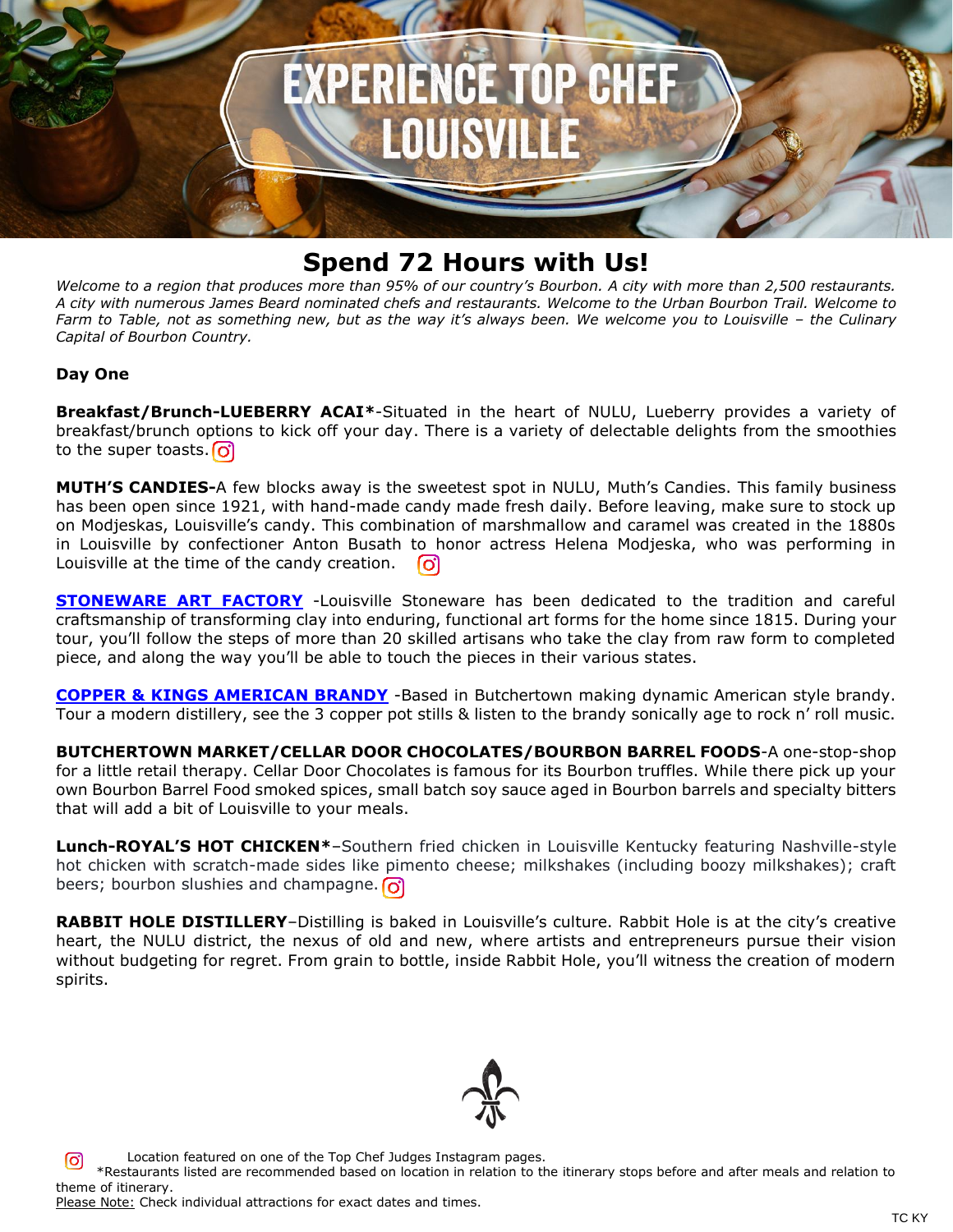

**LOUISVILLE VISITOR CENTER**-Stop in and have your photo taken with two of Kentucky's most famous celebrities—Colonel Sanders & Muhammad Ali—in two exhibits currently on display. While you're there, be sure to stock on your own Louisville gear and Bourbon merchandise.

**[LOUISVILLE SLUGGER MUSEUM & FACTORY](https://reservations.gotolouisville.com/attraction/single/6849/1613)** -Located along Louisville "Museum Row," you can't miss the 120-foot-tall Louisville Slugger bat welcoming you to the museum and factory. See how the famous Louisville Slugger bats are made, and hold bats used by baseball superstars, experience what it's like to face a 90-mile-per-hour fastball or take a swing with historic replica bats in the batting cages.  $\boxed{\text{O}}$ 

**Dinner-MILKWOOD\***-Season 9 *Top Chef* contestant Chef Edward Lee's restaurant, MilkWood, celebrates how Southern cuisine and Asian ingredients can be friends. Located in the lower level of Louisville's Actors Theatre, MilkWood focuses on a small plate concept that showcases delectable fare from burgers to ramen noodles.

### **Day Two**

**Breakfast-CON HUEVOS\***–Begin your day at the only "Mexican brunch oriented" restaurant in our region. 2018 James Beard Foundation semifinalist, Chef Paco Garcia's menu features fresh, made from scratch food.

**All Day Adventure-MINT JULEP TOUR**-This public tour brings the best of both worlds with visits to a picturesque horse farm and historic bourbon distillery. You'll spend the afternoon in Horse Country where top thoroughbreds are bred, trained and prepped for the Kentucky Derby and the world's biggest horse races. Then, you'll head to Bourbon Country® for a tour and tasting at Woodford Reserve Distillery, a beautiful and historic distilling location.

**Dinner-LILLY'S BISTRO\***–Lilly's Bistro is one of Louisville's original Farm-to-Table Restaurants featuring Southern, New American cuisine. The driving force behind Lilly's kitchen is Chef Kathy Cary, who competed against Bobby Flay in 2015 in *Beat Bobby Flay* on the Food Network and was a 2015 & 2016 James Beard Foundation semifinalist.

### **Day Three**

**Breakfast-SECRETS OF BLUEGRASS CHEFS\***-Learn the secrets to what makes Louisville's culinary scene so unique from the folks who have helped turn Louisville into a foodie destination. Each month, *Secrets of Bluegrass Chefs* records a new episode at the Kitchen Studio inside of Bourbon Barrel Foods in Butchertown.

**[KENTUCKY DERBY MUSEUM](https://reservations.gotolouisville.com/attraction/single/6849/1585)** -Experience the greatest 2-minutes in racing at the Kentucky Derby Museum. Be a part of the thrills and traditions of the race as you watch the "Greatest Race" in a 360-degree theatre. Try on the jockey silks and climb aboard a race horse to see who in the family has wins bragging rights. Tour the historic Churchill Downs and see the famous track up-close.



 Location featured on one of the Top Chef Judges Instagram pages. \*Restaurants listed are recommended based on location in relation to the itinerary stops before and after meals and relation to theme of itinerary. Please Note: Check individual attractions for exact dates and times.